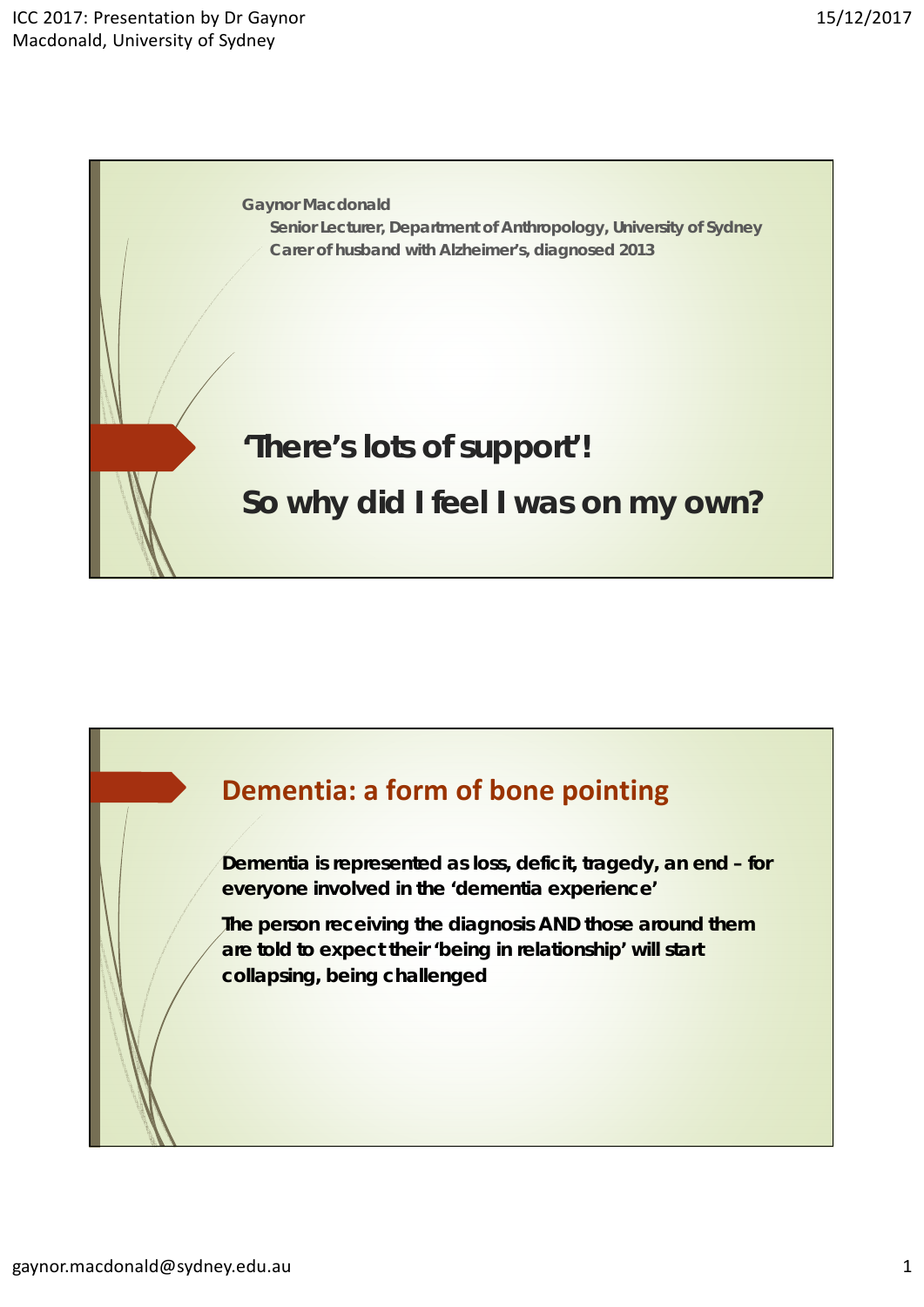

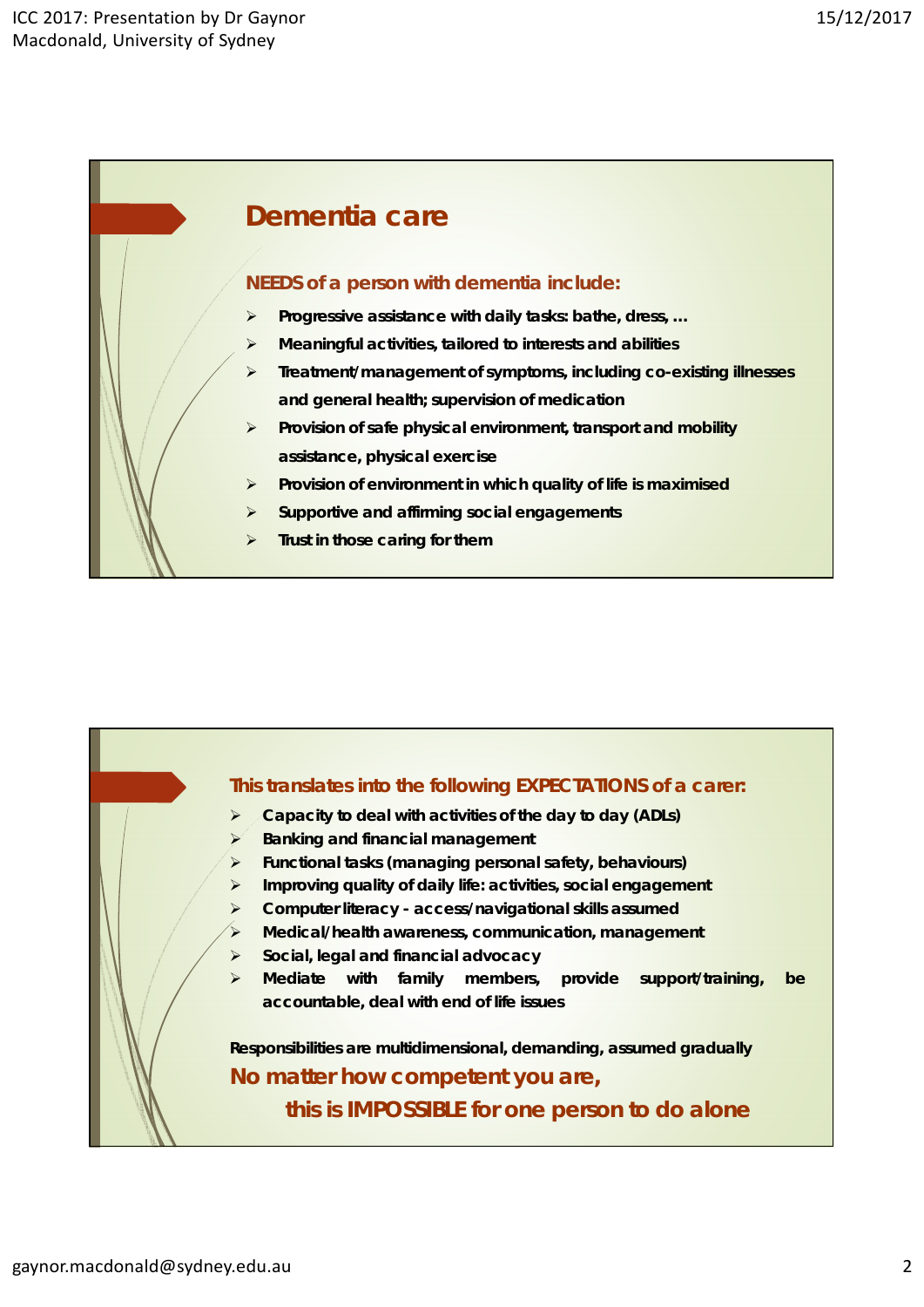



**The grinding down and potential destruction of a person prepared to take on one of the most important tasks in our whole society: the care of a person who has the incurable condition of dementia**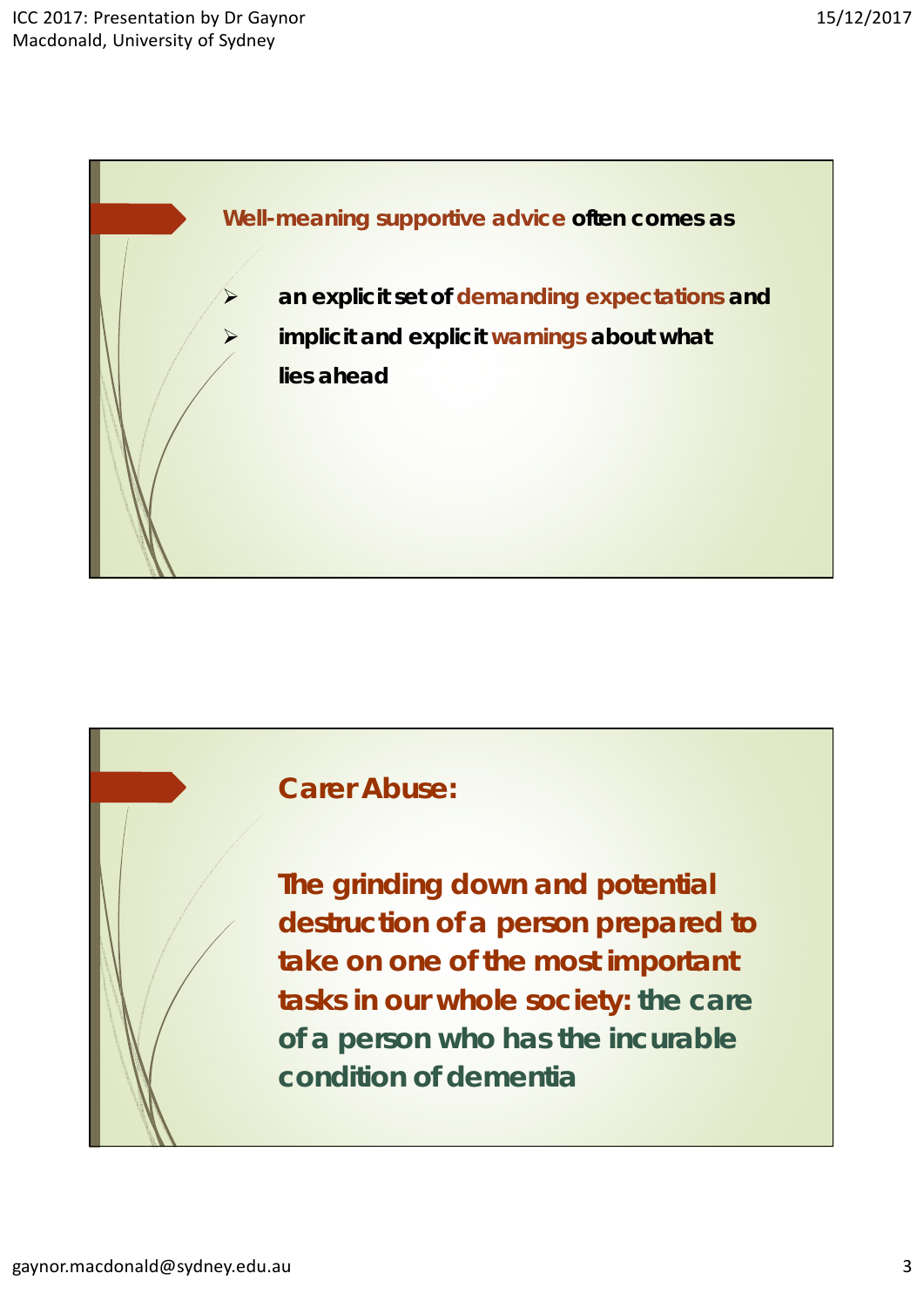

# **Dementia care** *is* **DIFFERENT**

**The dementia difference lies not in tasks or time but in the** *constantly changing relationships that the carer is engaged in*

**A dementia carer is not an onlooker: she or he is ENVELOPED IN THE DEMENTIA SPACE and is compelled to change themselves accordingly**

**Often with little acknowledgement, warning, support or advice**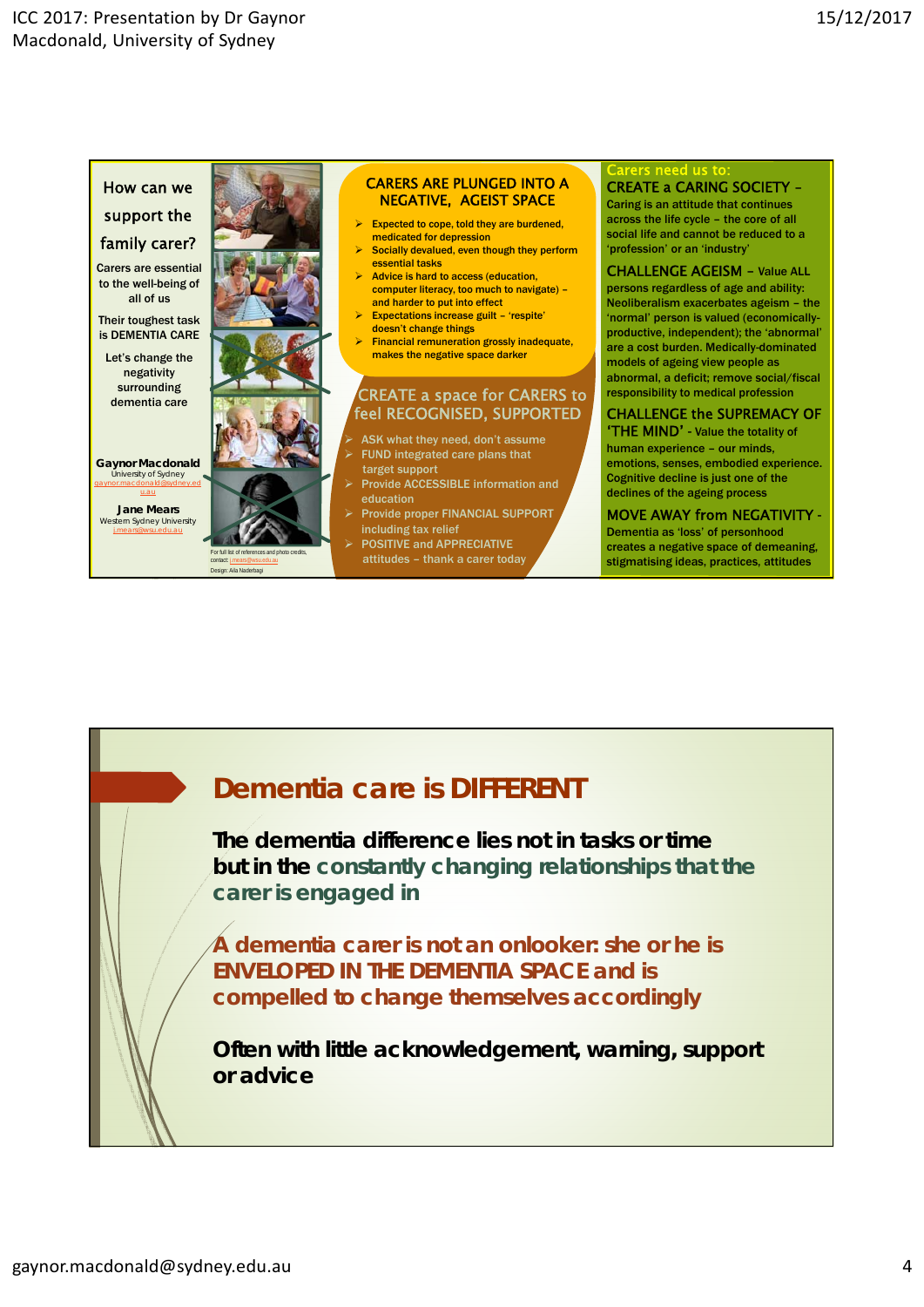**It is little appreciated that, as the personhood of the person with dementia changes,** *the personhood of the carer is also challenged and must also change*

**Requires intensive, constant adaptation of the carer's 'self'**



**It is focussed on an individual 'patient' (consumer)**

**It is a RELATIONSHIP**

**between a person diagnosed**

**and all those around them**

*I***, the 'family carer', am the one 'living with dementia'**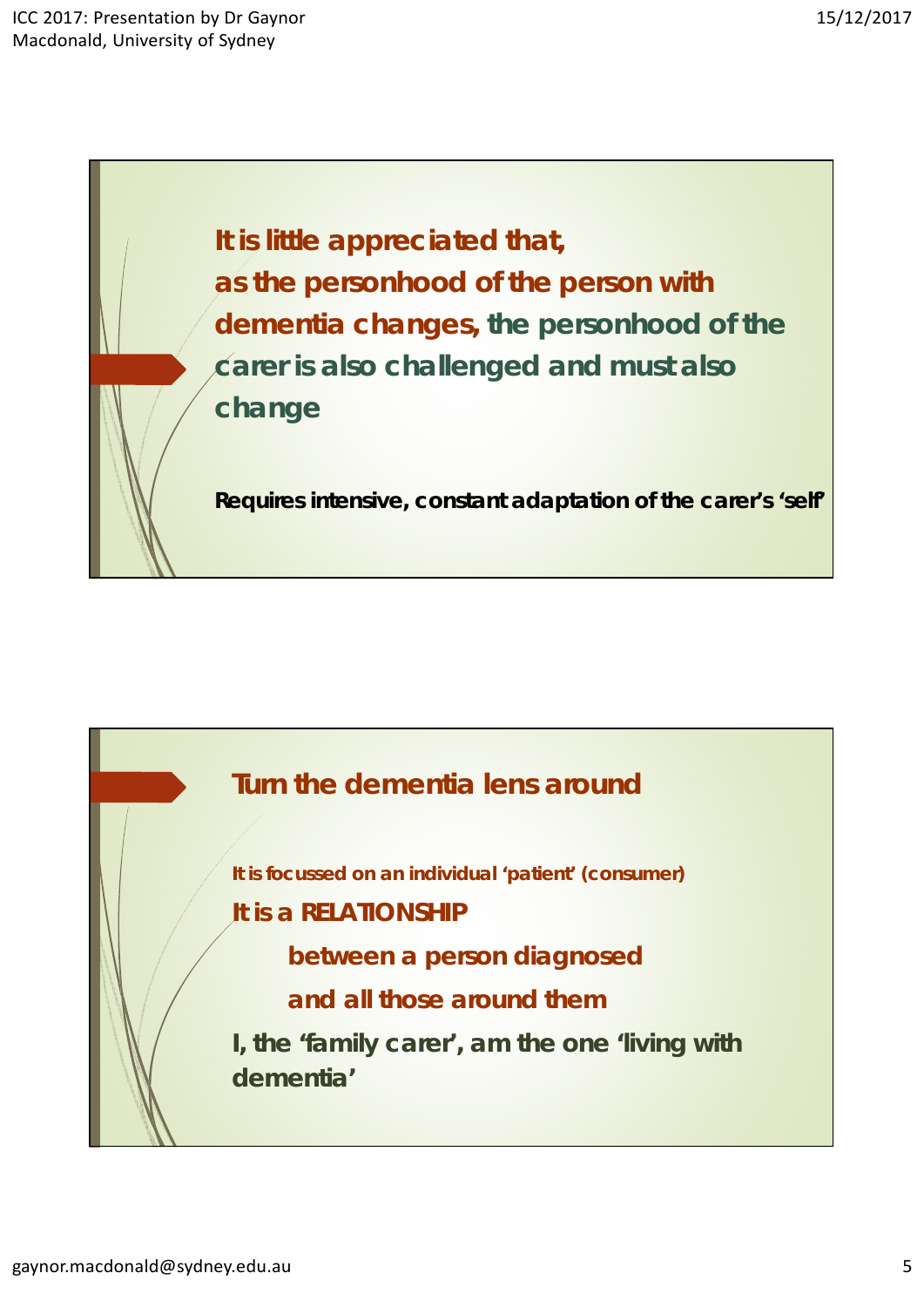**The geriatrician, and the next geriatrician The GP**

**The guy who did the ACAT assessment The awful local aged community centre The trained paid carer** 

**And dozens of phone conversations with people running services to make money out of my distress – (who occasionally sounded as if they care – but it's hard to know with 'professionals'!)** 

**They don't 'get it' unless they have experienced it** 

**The doctors, guidebooks, professionals offering counsel to family caregivers** *often fail to notice – or even understand what is involve in dementia care*

**They posit a clear distinction** 

- **between caregiver/patient**
- **between normal/abnormal**

**The true burden for carers is the** *absence* **of such a divide.**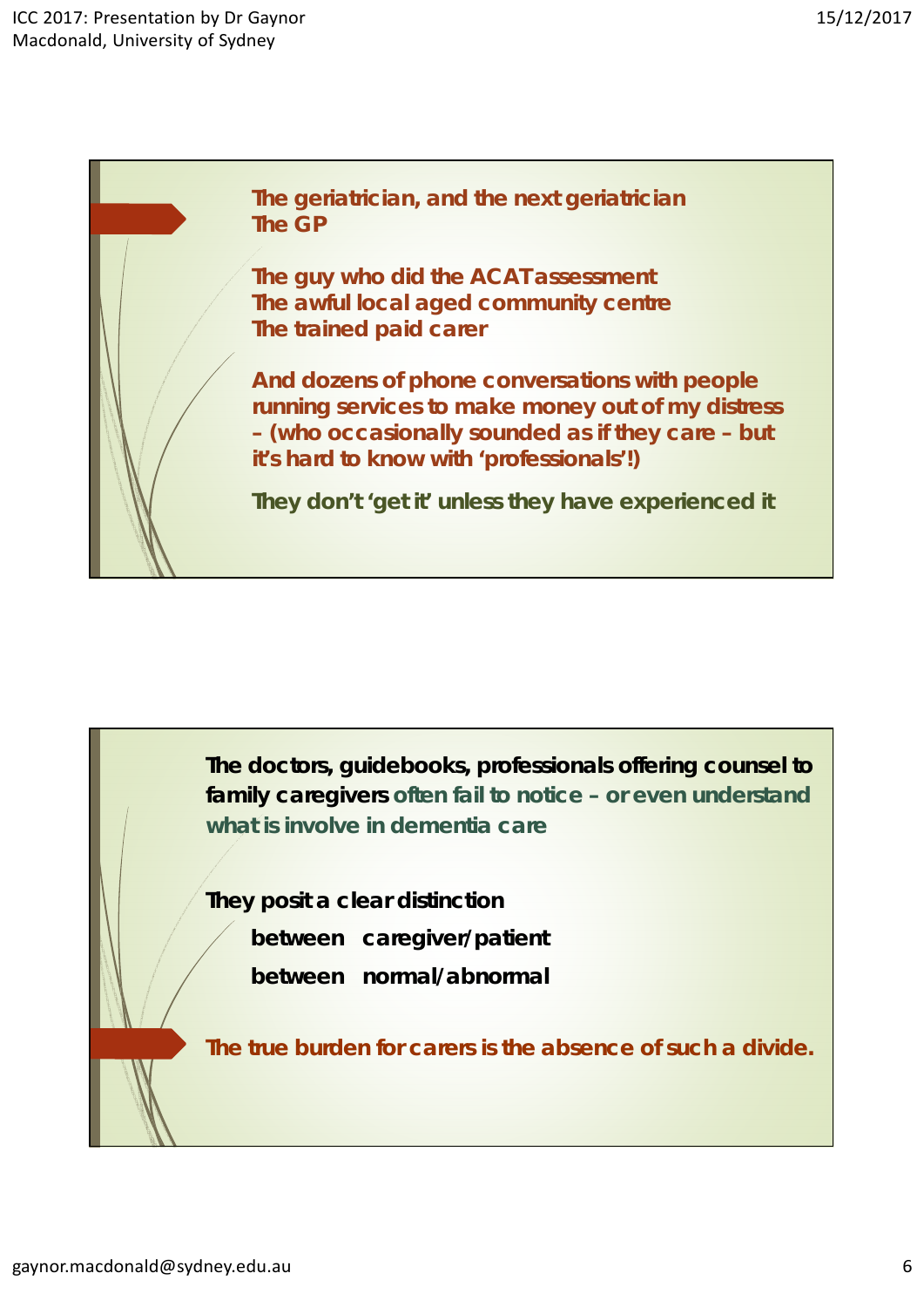# **The prospect for dementia carers**

**Commonly (unsurprisingly) reported as experiencing:**

- **Foreboding about challenges/difficulties**
- **Impending lack of social value and isolation**
- **Resentment, anger, confusion, bewilderment, guilt, grief**
- **A desire to lash out, often at person they care for, physically or in other ways abusing them (stop caring, disrespectful of rights)**
- **Adopting dysfunctional strategies (self-criticism/substance abuse)**
- **EX** Higher levels of stress than caregivers of people with other **illnesses, increasing over time**
- **High functional rates of depression**
- **Suicidal and homicidal thoughts**
- **Increased mortality risk**

**Reducing a healthy and engaged person to a depressed wreck simply because they want to, or are expected to, care for a person with dementia and are not given adequate support by which to do so is ABUSIVE**

**It is an indictment of this society that we expect unpaid family carers to carry a burden so intolerable burden that it produces two sick people instead of one**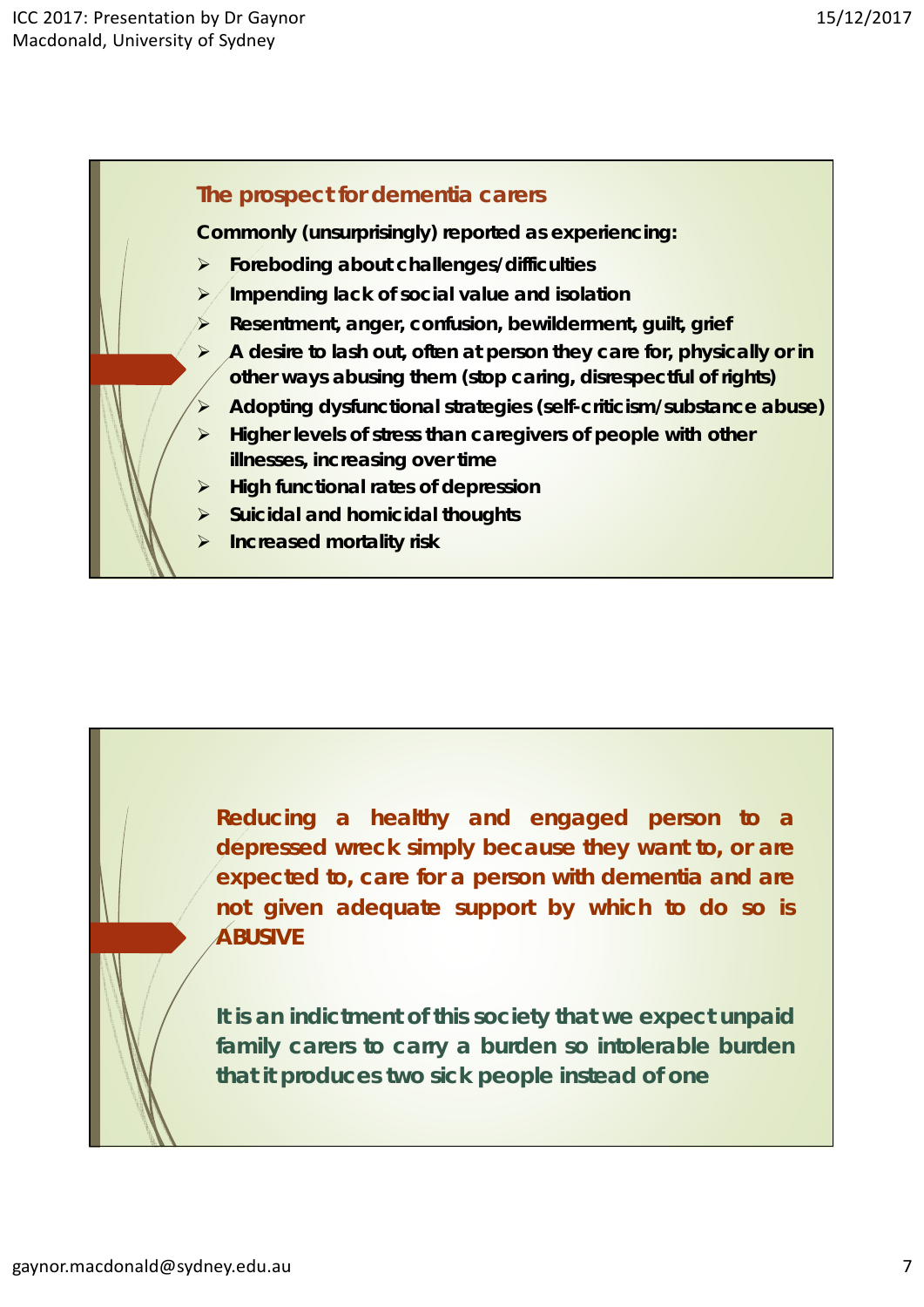#### **Abuse stemming from fiscal/policy decisions:**

**View of the aged as an ECONOMIC BURDEN**

- **Financial burdens carried by carers not costed**
- **Unpaid carers are not there to save the government money**

**WRONG headed thinking – CARERS must be bettered supported**

#### **Ways forward**

- **There must be generously based needs-assessment**
- **Couples should not be financially penalised**
- **Tax relief (home adjustments, paid care, etc)**
- **Rich and poor are (reasonably) catered for bad luck if you are a middle/average income person caught between the poles**



#### **Ways forward**

- **The quality of training/information must improve for ALL carers**
- **Investment must be made in high quality training and renumerated accordingly**
- **All unpaid/family carers should be able to access ongoing education in the community and at home – not just online**
- **Strategies to combat ageism in general and attitudes towards dementia in particular need to be an ongoing priority**
- **Every household and school in Australia should receive educative information regularly (not glossy pictures!)**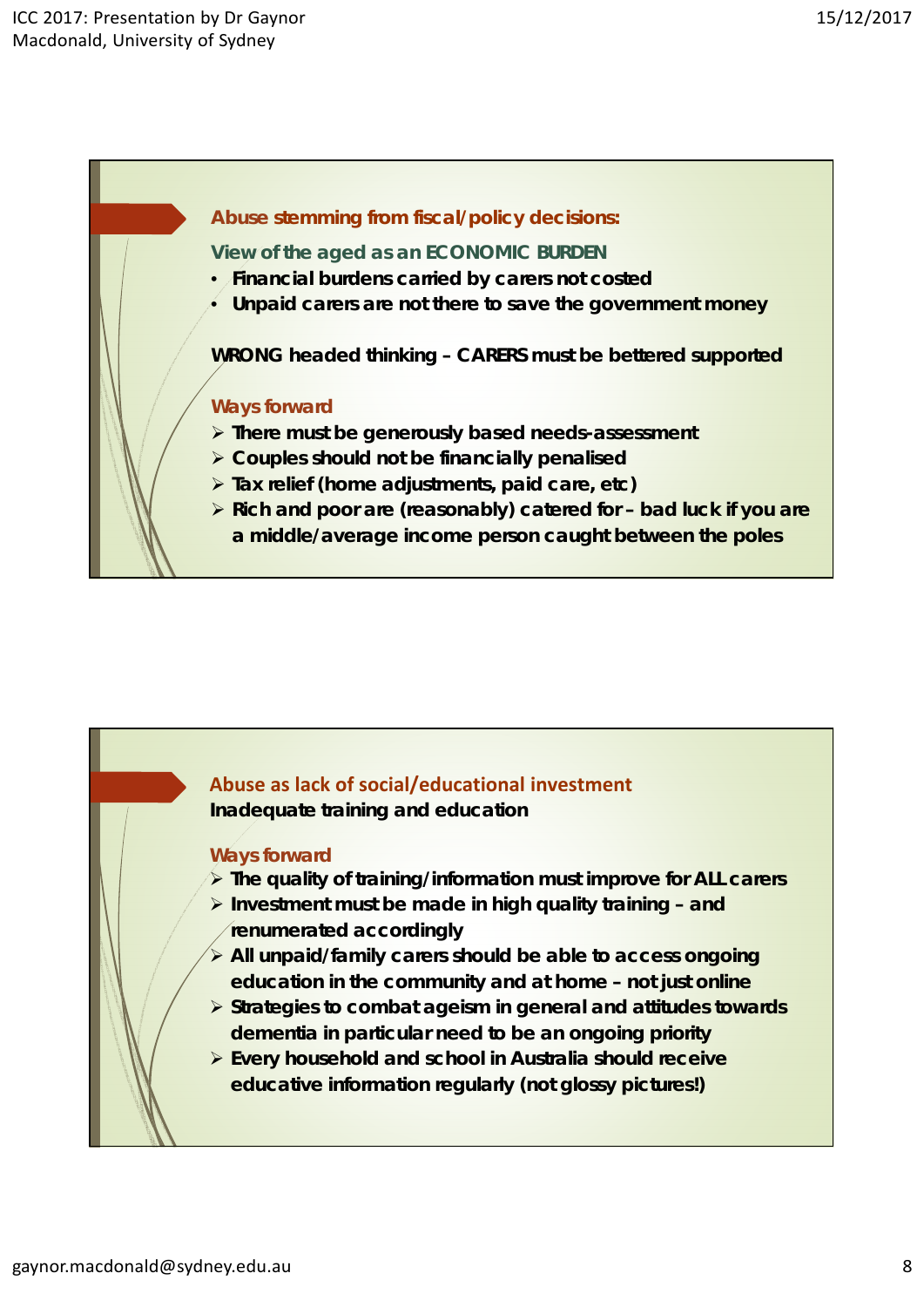

## **2. Medicalisation**

**Medically-dominated models turn the 'non-normal' (e.g., ageing) person into a patient (sorry, 'consumer'!)** 

- **Individualise and problematise (abnormal, deficit, pathology)**
- **Removes social and fiscal responsibilities onto medical/health professionals**
- **Isolates people deemed abnormal**
- **Does not include those around the 'patient' in the 'treatment approach'**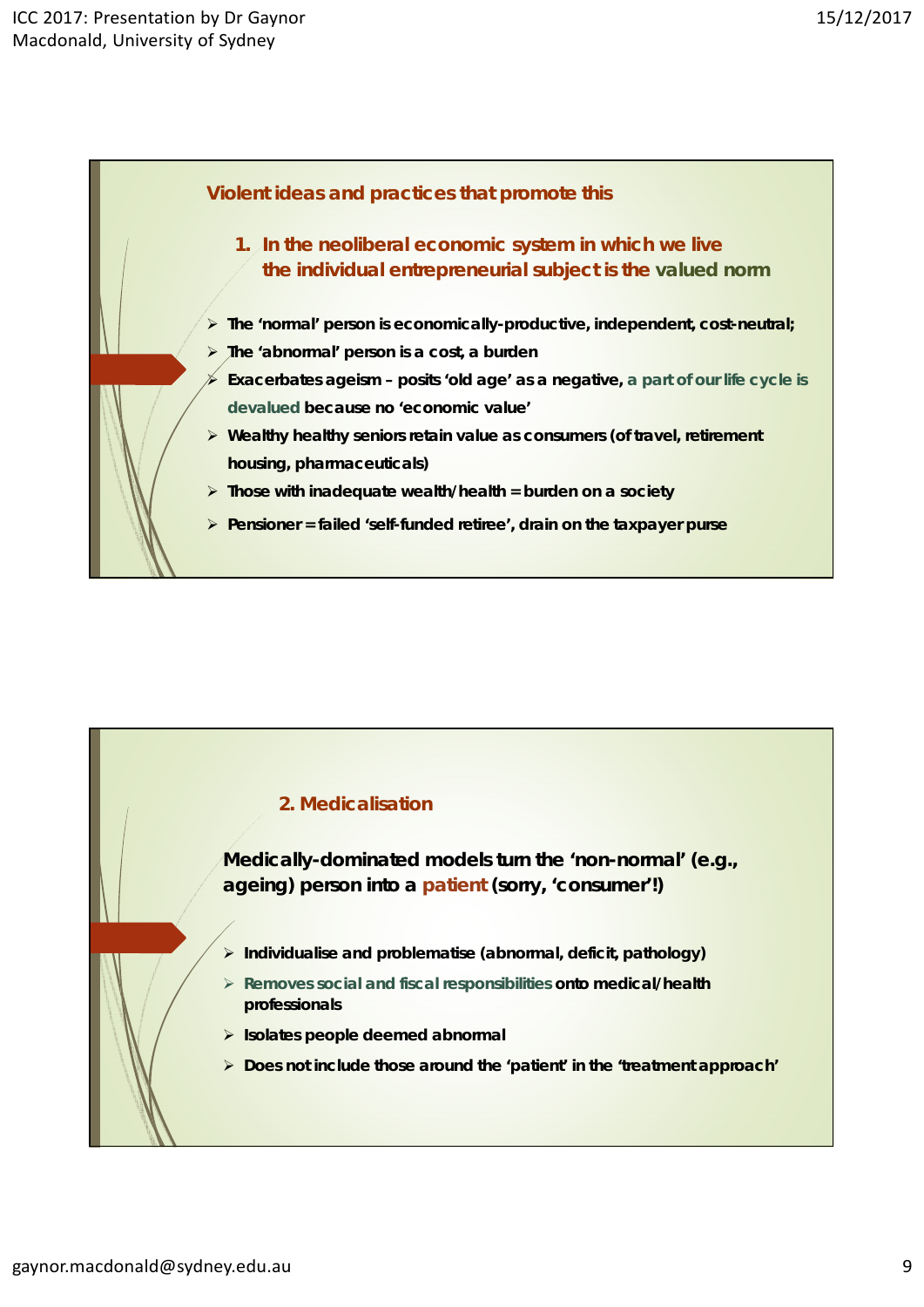

**Such cultural ideas and values act in concert to create structures that (subtly and overtly) violate rights, personhood and dignity for CARERS**

**The CARER is cast into the 'abnormal'**

**Normalised as 'the carer burden'**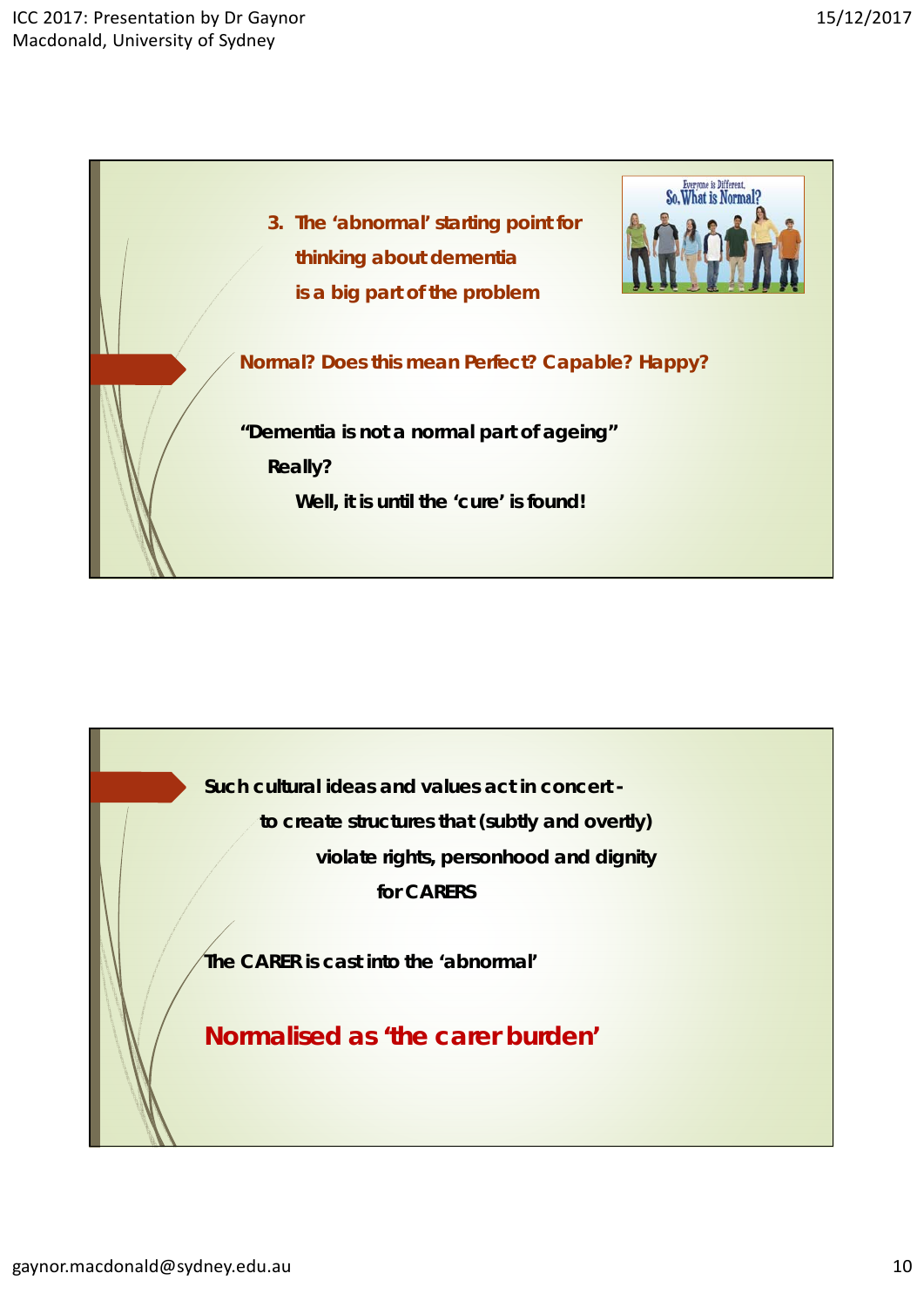

| <b>Total Australian population</b> |                                                                                                    |                               | 24, 511, 800 |
|------------------------------------|----------------------------------------------------------------------------------------------------|-------------------------------|--------------|
| $0-14$ yrs                         | Children below working age = 18.5% 4,534,683                                                       |                               |              |
| 65-84 yrs                          | Post-retirement = 15.6%                                                                            | 3,823,841<br>$50\% = 1911921$ |              |
| $85+yrs$                           | Aged = $2.1\%$                                                                                     | 514,748                       |              |
| $15-64$ yrs                        | Potential labour force = $65.8\%$                                                                  | 16,159,825                    |              |
|                                    | Actual labour force (employed +<br>unemployed, looking for work,<br>including underemployed)       |                               | 12,996,500   |
|                                    | Not in labour market                                                                               | 3,132,264                     |              |
|                                    | $%$ WHO WORK FULL/PART-TIME TO SUPPORT THE WHOLE $=$ 53%<br>Pay your tax! Redistribute! Be caring! |                               |              |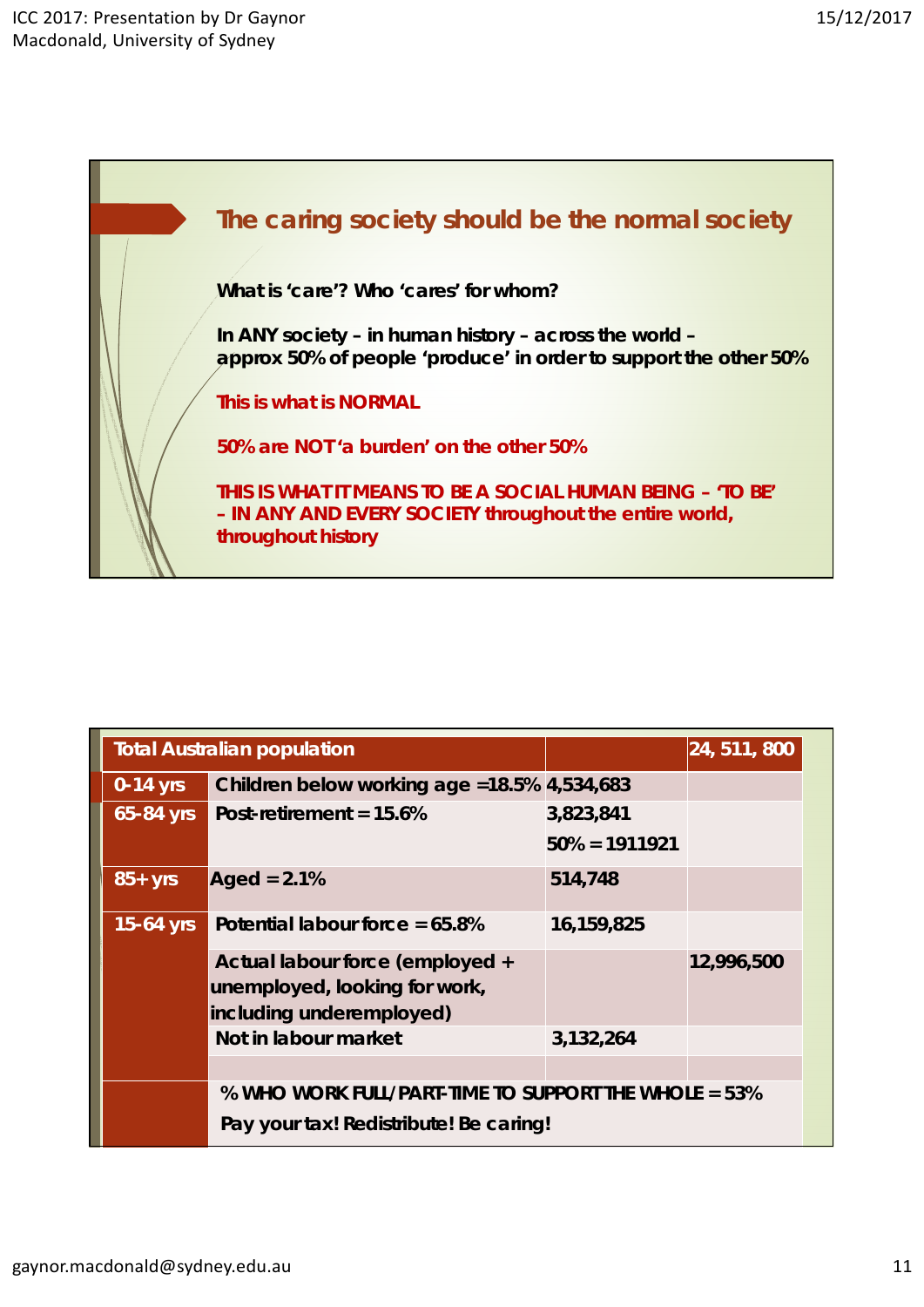**Re-situate 'caring' – as a social value and necessity NOT an economic burden**

**Care is not 'a sector', 'an industry' – relegated to the 'outside' It is an orientation to life, to all others who share our world**

**Care is necessary to EVERY society** 

**Those who CAN produce MUST produce for those who do not/cannot – we are SOCIAL BEINGS not 'individuals'**



**Dementia makes intense social demands, as great as those involved in parenting**

**As the old African saying goes, 'it takes a whole village to raise a child' It also takes a whole village to tend a single person to a worthy and respectful death**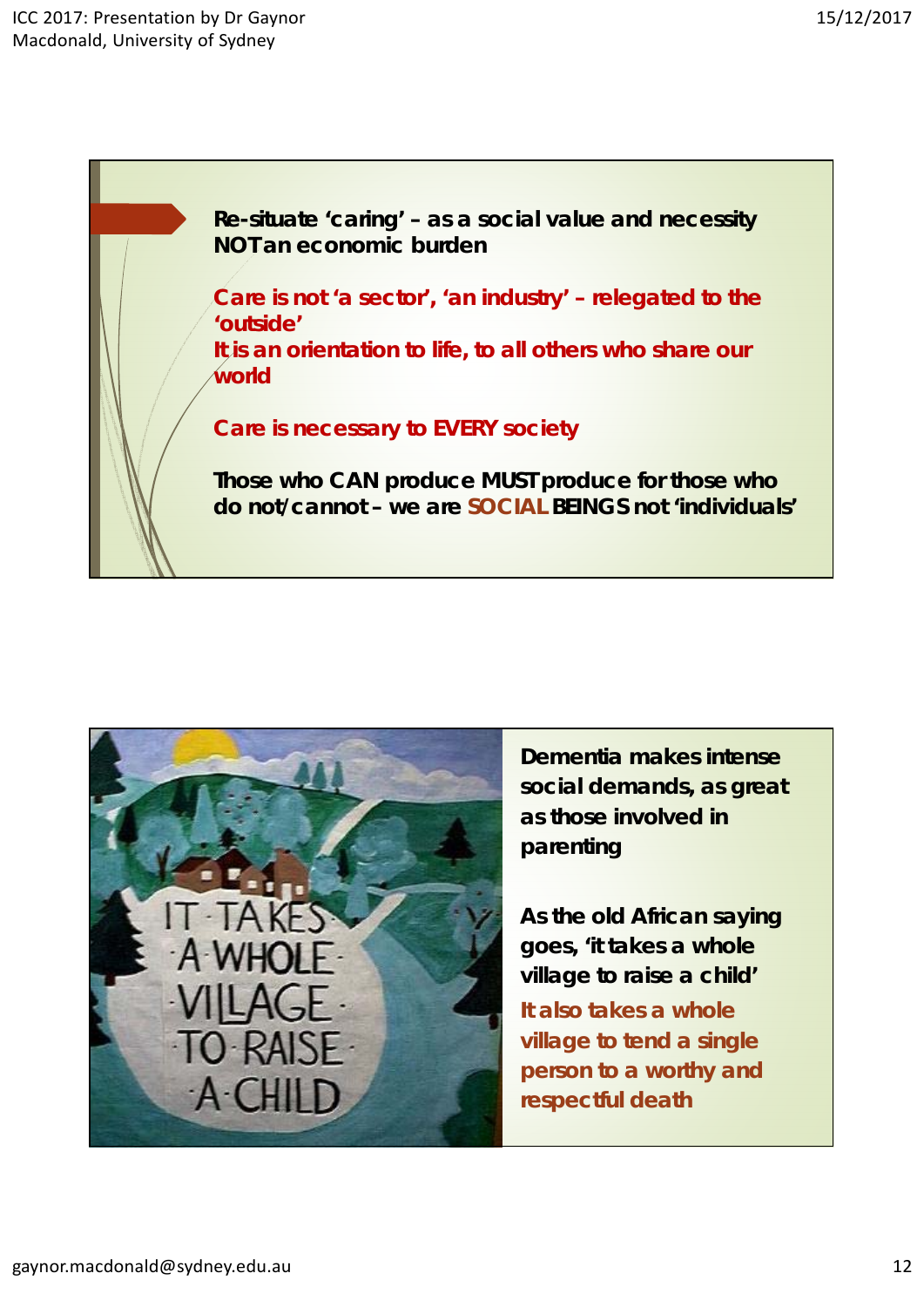